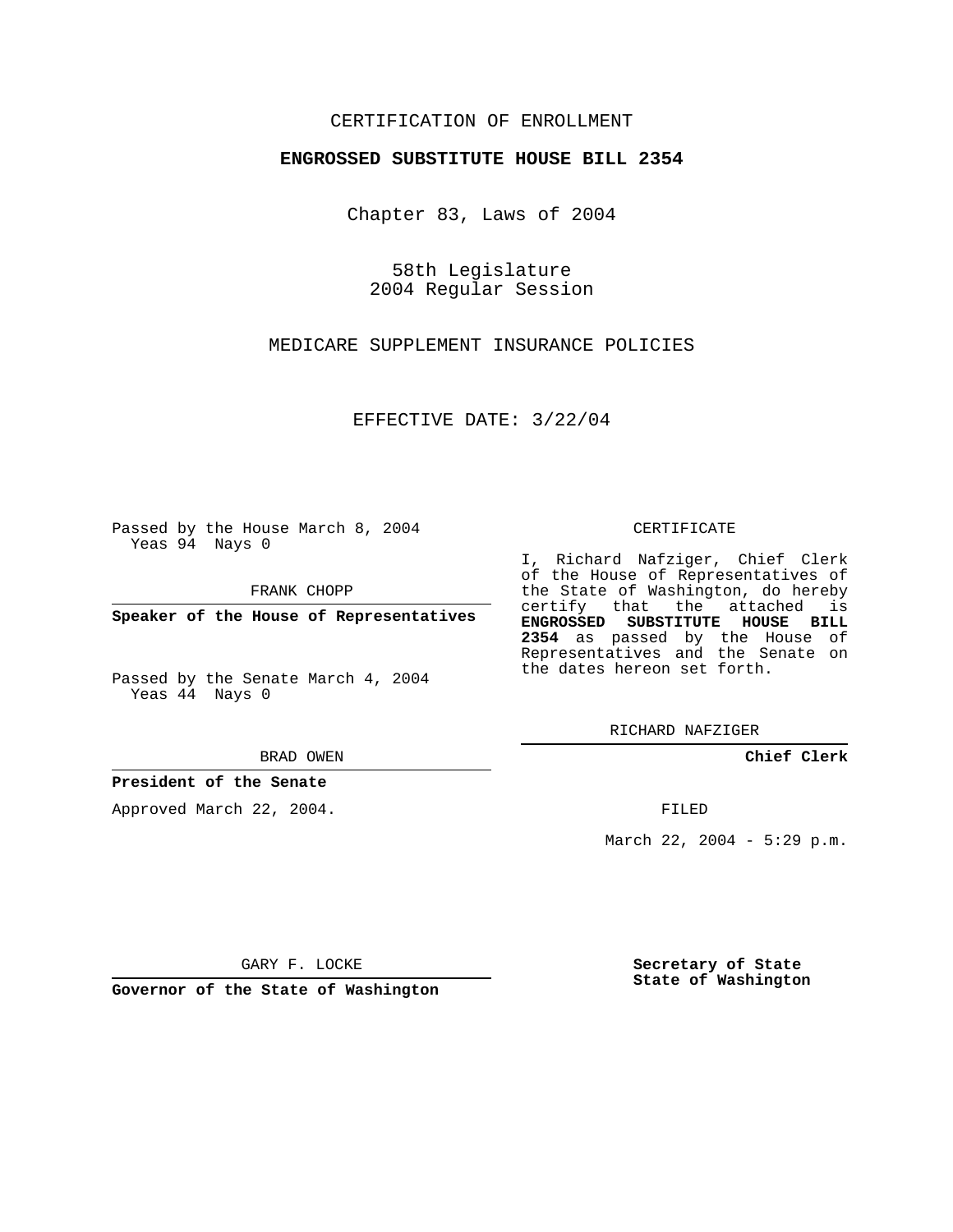# **ENGROSSED SUBSTITUTE HOUSE BILL 2354** \_\_\_\_\_\_\_\_\_\_\_\_\_\_\_\_\_\_\_\_\_\_\_\_\_\_\_\_\_\_\_\_\_\_\_\_\_\_\_\_\_\_\_\_\_

\_\_\_\_\_\_\_\_\_\_\_\_\_\_\_\_\_\_\_\_\_\_\_\_\_\_\_\_\_\_\_\_\_\_\_\_\_\_\_\_\_\_\_\_\_

### AS AMENDED BY THE SENATE

Passed Legislature - 2004 Regular Session

## **State of Washington 58th Legislature 2004 Regular Session**

**By** House Committee on Health Care (originally sponsored by Representatives Kristiansen, McMahan, Newhouse, Roach, McDonald, Sullivan, Ahern, Simpson, G., Pearson, Morrell, Bailey and Benson)

READ FIRST TIME 01/27/04.

 AN ACT Relating to rates for a medicare supplement insurance policy; amending RCW 48.66.045; and declaring an emergency.

BE IT ENACTED BY THE LEGISLATURE OF THE STATE OF WASHINGTON:

 **Sec. 1.** RCW 48.66.045 and 1999 c 334 s 1 are each amended to read as follows:

 Every issuer of a medicare supplement insurance policy or certificate providing coverage to a resident of this state issued on or after January 1, 1996, shall:

 (1) Issue coverage under its standardized benefit plans B, C, D, E, F, and G without evidence of insurability to any resident of this state who is eligible for both medicare hospital and physician services by reason of age or by reason of disability or end-stage renal disease, if the medicare supplement policy replaces another medicare supplement standardized benefit plan policy or certificate B, C, D, E, F, or G, or other more comprehensive coverage than the replacing policy;

 (2) Issue coverage under its standardized plans A, H, I, and J without evidence of insurability to any resident of this state who is eligible for both medicare hospital and physician services by reason of age or by reason of disability or end-stage renal disease, if the